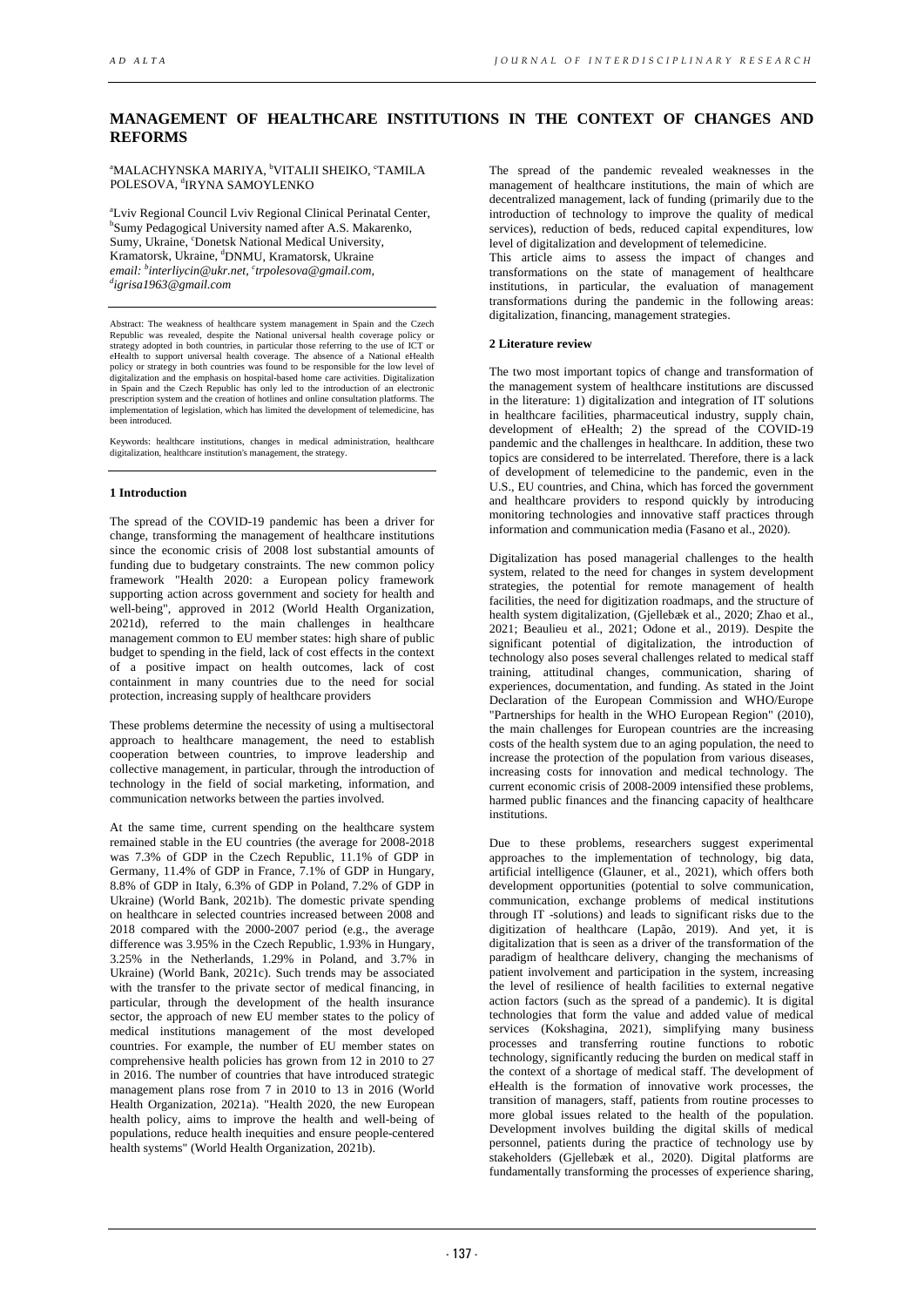knowledge sharing between staff, communication, and workflow (Moro Visconti et al., 2020).

Despite an increase in publications related to discussions about technology integration, there is still a low level of digitalization of the health field with a high potential to integrate digital solutions at different managerial levels (Gjellebæk et al., 2020; Beaulieu et al., 2021). This is due to the lack of knowledge, skills of medical staff in the use of technology, holding back the development of eHealth (Zhao et al., 2021). Therefore, one of the future transformational changes is to train the medical workforce, facilitate, encourage the government to collaborate with stakeholders when integrating technology (Giellebæk et al., 2020). Staff training is slowed by the lack of financial resources needed on a long-term basis to implement diagnostic, infrastructure technologies (Moro Visconti & Morea, 2020). Establishing collaboration is important for the synergy of knowledge about the potential of technology based on problemoriented thinking: only medical personnel must understand the internal problems of medical institutions. For example, Gjellebæk et al. (2020) note the need for a middle management strategy to effectively transform medicine. Middle management personnel have the most decisive role in digitalization, as they are responsible for stimulating, engaging medical personnel in collaborative technology development processes, vertical and horizontal use (Garmann-Johnsen et al., 2020). Therefore, it is relevant to involve workers, patients in the development of digital solutions, also involve spending money and time for patients and staff to test technologies (Garmann-Johnsen et al., 2020).

Scholarly publications, discussing the transformation of management in the face of a pandemic, highlight crisis management strategies (Hick et al., 2020) and response plans, preparedness, resource allocation (Economou et al. 2015), strategic crisis management and crisis management policies, innovative coping mechanisms, health facility management tools (Correia, et al., 2015), regional crisis management models (Wheeler et al., 2015).

The traditional approach to understanding the healthcare crisis involves interpreting it as a state in which it is impossible to achieve effective problem solving and the negative effects of the crisis state on the level of public health (Small et al., 2017). The crisis has also been viewed as ineffective management due to a lack of funds and limited healthcare reforms (Economou et al., 2015). This study proposes a problem-oriented approach to treating the crisis as an opportunity to introduce managerial change and transformation through active implementation of interventions in various subsystems (primarily digital) that, in the absence of a crisis, could only be implemented in the long term. The most illustrative examples are the problem of financing, cooperation on a centralized management basis, and the integration of technology. During the pandemic, the transformative measures were implemented in these areas at a rapid pace and the limitations in the development of telemedicine not only in the infectious disease's subsystem but also in cardiology, diabetology, neurology, oncology, and psychology were lifted. Through the establishment of collaborations with scientific organizations, international institutions, and online crowdfunding platforms, resources have been raised to fund the crisis. This research looks at the health crisis as a potential for transformation, identifying weaknesses in governance, an opportunity for transformation, a digitalization engine despite legislative and financial limitations.

### **3 Materials and research methods**

This article uses a qualitative research methodology using content analysis and the World Health Organization's Health Systems Response Monitoring (HSRM) database to collect and systematize information on Spanish and Czech governance policies in the face of a pandemic. To assess the effectiveness of governance, the following key aspects of the health system in a pandemic are examined:

1) digitalization and development of telemedicine;

2) financing;

3) strategic management.

To assess the effectiveness of management changes, we used indicators of health system financing in Spain and the Czech Republic for 2000-2019 to trace the dynamics of compliance with the defined objectives of optimization of costs for the medical sector, defined in the new common policy framework "Health 2020", and the actual level of financing of the systems.

### **4 Results**

### Digitalization

#### Spain

The Spanish healthcare system was practically absent during the spread of the pandemic, which led to an increase in the workload of medical personnel, a lack of logistical support. As a consequence, patients with other diseases were affected. In March 2020, routine surgery and non-urgent medical consultations were discontinued as a response to the increase in new cases. In primary care facilities, non-urgent consultations were also delayed, and emergency care was suspended (except for patients with respiratory symptoms). In the direction of digitalization, only an electronic prescription system was introduced to provide patients with chronic diseases with automatic renewal of their prescriptions without visiting the doctor. Hotlines and online consultation platforms were created to assist patients with treatment plans (non-urgent).

#### Czech Republic

In the Czech Republic, there were also no significant numerical changes during the pandemic. Consequently, general practitioners (the main primary care providers working with a single assistant not responsible for monitoring the number of people seeking care) were advised to counsel patients by telephone and to make appointments using protective equipment only. Preventive care and other types of care were postponed until March and April 2020. The Czech Republic has seen an expansion in the use of electronic prescriptions, other electronic patient interaction tools (e.g., a new system of medical certificates that allow admission to work, electronic sick leave).

Health insurance funds expanded funding schemes for providers to include reimbursements for remote medical consultations (telemedicine, e-mail, telephone) in the practice of most outpatient specialists. General practitioners reported an increase in telephone contact with patients, with the average daily number of contacts in those physicians who did not close or significantly limit their practices declining by 15%. New financial reimbursement rules also granted dentists the right to conduct telemedicine consultations with their patients. However, most of the statutory financial reimbursement rules were temporary and remained in effect until June 30, 2020. Primary care providers and/or regional health authorities were the first point of contact. Telephone hotlines have been set up to provide information to the public, including chatbots to answer frequently asked questions.

### Financing

#### Spain

Since May 8, 2020, according to the new decree, a funding mechanism has been formed for emergency healthcare costs from the European Regional Development Fund 2014-2020. In the amount of up to  $\epsilon$ 3.2 million. These funds were used for the purchase of medical equipment, tests, personal protective equipment, payment of additional workforce, research, development and innovation programs or the development of epidemiological surveillance applications.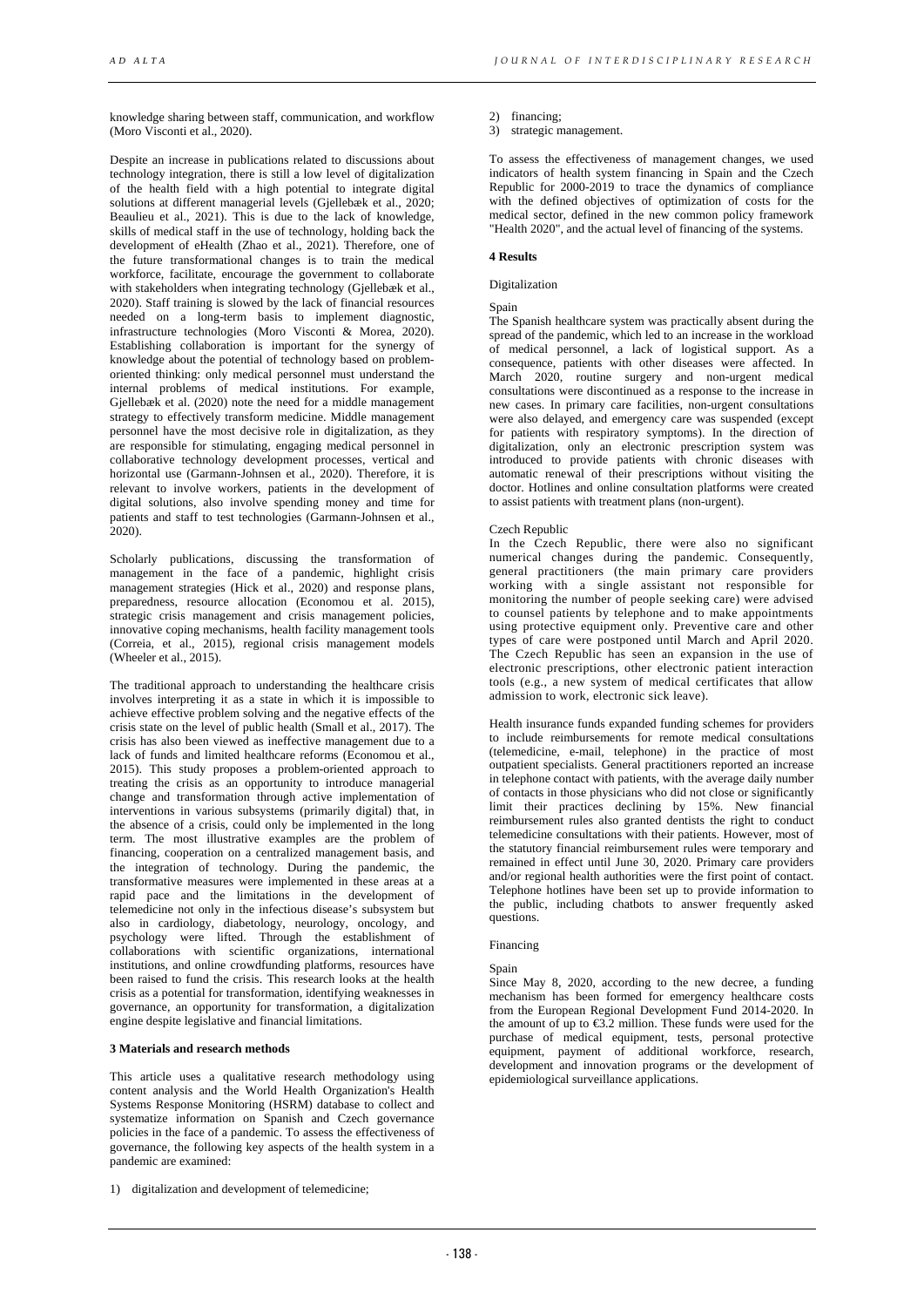

Figure 1 – Main indicators of healthcare financing in Spain, 2000-2019

Source: World Health Organization (2021c; d; g).

On June 16, 2020, the Spanish government approved €16 billion in earmarked funding for autonomous communities responding to the effects of the COVID-19 pandemic. The bulk of the fund, €9 billion, is dedicated to healthcare, €2 billion for education programs, and  $\mathfrak{S}$  billion to compensate for losses from reduced economic activity. These funds were not accounted for as regional public debt. The autonomous communities allocated the financial resources within their territories on their own.

To relieve the burden on the budget due to rising healthcare costs through COVID-19 on March 12, 2020, the government has adopted several special measures. In particular, a reserve fund of €100 million was replenished to finance the needs of the Ministry of Health, which provides the mechanism of the National Budget for the financing of urgent needs. In addition, according to the mechanisms of the financial system, the government allocated a total of €557.4 million to cover the urgent needs in the context of the response to the crisis. Private hospitals during the crisis and their services have been paid at public rates under the standard procurement mechanism. To date, however, the amount and schedule of the corresponding payments have not been determined. On March 31, 2020, the government approved an additional tranche of €300 million as part of an emergency economic action plan aimed at mitigating the effects of COVID-19. The distribution of this amount is based on the following criteria: population (80%), number of cases (15%), number of patients in the ICU (5%).

#### Czech Republic

The Czech healthcare system is built on compulsory health insurance and includes a wide package of benefits. COVID-19 healthcare costs are paid by health insurance funds through direct contracting with healthcare providers without additional co-payments. At the end of April 2020, the parliament approved the government's proposal to increase funds from the state budget to finance social health insurance for certain categories of economically inactive populations (children, students, the unemployed, the elderly, etc.). Consequently, in 2020 there has been an additional CZK 21 billion ( $\epsilon$ 78 million) to the budget, and in 2021, an additional CZK 50 billion ( $\bigoplus$  85 billion) to the budget. Consequently, there is a loss of revenue to the social health insurance system of about CZK 8.5 billion (€313 million) compared to the social health insurance system's spending plan.

Czech healthcare providers are financed by monthly payments from the health insurance funds, and all payments are calculated annually based on the actual health services provided and the conditions set out in the contracts. The social insurance funds have not stopped paying in advance, even though the volume of services provided has decreased due to the postponement of routine care, treatment, and preventive care. Thus, most providers received prepayments based on 2018 data and therefore did not feel a temporary decrease in cash income, even though their activities were temporarily reduced. For providers not covered by prepayment funding (typically dentists), the Social Security funds also temporarily imposed prepayments; most of these temporary measures were eliminated by June 30, 2020.



Figure 2 **–** Key indicators of healthcare financing in the Czech Republic, 2000-2019

Source: World Health Organization (2021c; d; g)

At the same time, there were concerns in the Czech Republic about the implementation of the 2020 annual payment settlement. Providers were concerned that health insurance funds would only pay for the volume of contracted services rendered. The Ministry of Health instructed providers to postpone routine care and surgeries to allow for the admission of expected COVID-19 patients. In June, the Czech Parliament passed legislative changes that allowed the Ministry of Health to publish an amendment to the 2020 Reimbursement Directive, the so-called Reimbursement Directive, which compensates providers for financial losses incurred by them due to a reduction in the volume of health services provided because of the COVID-19 pandemic.

The Ministry of Health estimated that providers' losses amounted to CZK 30.8 billion. The Ministry of Health proposed a rather generous compensation scheme for healthcare providers of all segments. The loss reimbursement directive was issued on July 1, 2020. To fully settle payments for 2020 contracts, which are indexed at about 12% over 2019 payments, a minimum level of hospital activity in 2020 was set at 79-82% of provider activity in 2018 (depending on the number of patients treated from COVID-19). For long-term care facilities, bed-day reimbursement increased by an average of 5% (plus another 1% to offset the cost of protective equipment). For outpatient facilities, reimbursement for services provided throughout 2020 increased by an average of 10%. The reimbursement directive also incentivized providers to expand activities to compensate for losses associated with the March-April 2020 reduction in the volume of healthcare services provided. In 2020, CZK 3 billion was allocated to compensate for volumes of activity that exceeded 79-82% of activity in 2018.

The Czech Republic was centrally administrated during the pandemic. Therefore, during the state of emergency in the spring, protective equipment and medical equipment (e.g., artificial lung ventilation apparats) were purchased centrally by the Ministry of Health and the Ministry of the Interior from the state budget. The Ministry of Health was also responsible for resource allocation, distributing protective equipment to health authorities, COVID19 testing laboratories, and all healthcare facilities directly administered by the Ministry of Health. The Department of the Interior distributed protections to all other public and private entities, including senior citizens, people with disabilities, mostly, with the help of regional officials. At the same time, healthcare providers themselves are responsible for ensuring the necessary amount of protective equipment and its financing. As of July 1, 2020, the reimbursement amount for services provided for the outpatient sector, the reimbursement of bed days for providers of long-term care services was increased as per the Reimbursement Directive, and the planned budget reimbursement to hospitals was indexed to account for their expenses related to the purchase of protective equipment.

The budget reserve was increased by CZK 59.3 billion  $(\mathcal{Q}, 19)$ billion) as part of an amendment to the "State Budget Act," which was adopted to prevent the spread of the epidemic and respond to its consequences. This made possible to apply flexible solutions to channel funds to ministries, if necessary.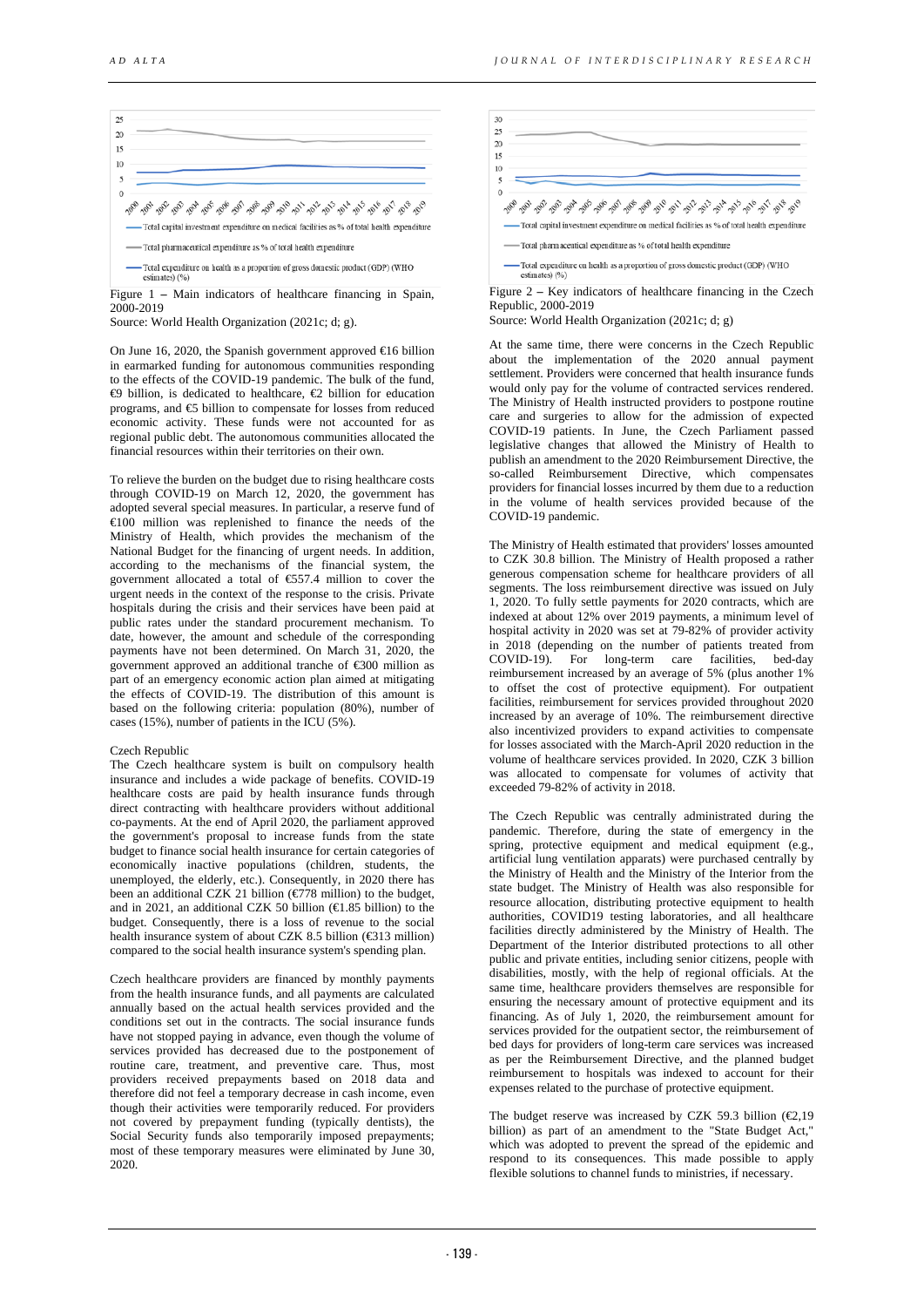# Management strategies

Spain: planning for aid delivery

Since March 14, 2020, following the introduction of a high alert regime, the Minister of Health has been given temporary authority to decide on the optimal allocation of technical resources, including those of the armed forces, the private health sector, and the business sector (hotels and, if necessary, resources from mutual insurance and accident and occupational disease assistance systems). Private hospitals treating patients with COVID-19 under the private insurance scheme also accepted patients from overcrowded public hospitals or arranged treatment for patients without COVID-19 to relieve hospital beds and facilitate physical distance.

In addition, health departments had the authority to convert public or private buildings (such as sports stadiums) into outpatient and inpatient care facilities. Specifically, as of March 31, 16 field hospitals had been deployed. For example, a temporary military hospital with 1,300 beds was deployed at the IFEMA exhibition center in Madrid. Also, in several regions, to relieve overcrowded hospitals were converted into hospitals for patients in recovery. It should be noted that the Spanish government has approved legal provisions to simplify subcontracting procedures for public sector institutions to ensure a rapid administrative response to the spread of the virus. The need to retrofit public or private buildings in Spain is primarily due to the steady reduction in bed capacity in the country's public hospitals for a limited budget (Figure 3).



Figure 3 **–** Beds in publicly owned hospitals, per 100 000 population in Spain

Source: World Health Organization (2021h).

The rapid growth of new cases in a short period has meant that the healthcare system in some areas has struggled to respond to the needs of patients. In several areas, especially in Madrid, long queues of patients were formed, waiting for places in emergency departments, hospitals, and ICU, as well as for access to the necessary machines. Medical triage and further provision of care were delayed. No measures to rationalize medical care were introduced; instead, field hospitals were equipped to free up beds in hospitals, perform medical triage, and provide first aid to patients with moderate symptoms.

#### Czech Republic: planning for aid delivery

In the Czech Republic, a plan has been prepared to transfer standard beds to ICU beds, as well as to reassign staff in case of a worsening epidemiological situation (as of early May, there were about 300 COVID-positive patients hospitalized in the Czech Republic). On April 29, the Ministry of Health announced plans to place COVID-19 patients who require hospitalization in selected large hospitals at the regional level to free up smaller hospitals, allowing them to handle only patients without COVID.

### Spain: national strategic management

As of January 7, 2020, the Spanish Ministry of Health, through the Center for Coordination of Health Emergencies (CCAES), activated the COVID-19 response protocol in collaboration with the regional Spanish Health Departments. On February 4, the Interregional Council of the National Health System (the highest governing body of health) defined a framework for collaboration between the national and regional health departments, strengthening coordination and surveillance mechanisms in the context of responding to the epidemic.

In the following weeks, the Prime Minister held a meeting with regional representatives to decide jointly on areas and methods of work as the situation evolved. The Royal Decree of March 14,

declaring a state of high alert, assigned full responsibility for the implementation of the response to COVID-19 to the Government of Spain. The Prime Minister delegated several powers to the Ministers of Defense, Interior, Transportation, Mobility and Urban Development, and the Minister of Health, according to their areas of responsibility; these activities were coordinated by the Minister of Health. Activities outside the areas of responsibility of these ministries were also coordinated by the Minister of Health. Furthermore, according to the Royal Decree, all health departments that received private funding (as well as their managers and employees) were under the direct authority of the Minister of Health. The regional and local public administrations, however, retain the functions of managing the organization of health services. The royal decree also obliged the Minister of Health to guarantee territorial interaction and equality in the provision of health services. To improve coordination of epidemiological data collection, since March 15, each regional health department send reports to CCAES on the following set of indicators: epidemiological indicators (new cases confirmed, number of cured deaths), facility load indicators (the number and workload of beds, intensive care units, the number of medical workers in the service, especially ICU doctors, anesthesiologists, and resuscitators, including residents of the fourth and fifth years of study, as well as any other health workers who, if necessary, can be called to the service, including retirees and doctors/nursing staff of the first years of study).

The data on the availability of personal protective equipment and the need for diagnostic kits are also collected.

#### Czech Republic: national strategic management

The implementation of the response to the COVID-19 epidemic in the Czech Republic is led by the Ministry of Health (including the Chief Medical Officer, who is the Deputy Minister of Health), the Central Management Group for COVID-19 (led by another Deputy Minister of Health) and the Central Crisis Headquarters. Each of these bodies has a specific range of responsibilities. The Central Committee for Epidemiology (Ústřední epidemiologická komise), established in 2006, is a permanent working body of the government. It is responsible for the control, coordination, and management of public health, including the preparedness of other ministries in case of serious infectious diseases. The Committee is responsible for developing and updating the Czech "Pandemic Action Plan" (last updated in 2011), which mainly focuses on influenza.

In connection with the COVID-19 outbreak, the committee was convened by the Minister of Health for an extraordinary meeting on February 27, 2020. The state of emergency is the basis for combining the resources of the Central Committee for Epidemiology and the Central Crisis Staff.

The state of emergency imposed by the Czech government on March 12, 2020, allowed the government to purchase goods and services without using standard public procurement procedures, to approve legislative proposals on an expedited basis.

The Central Management Group for COVID-19 (Centrální řídící tým COVID-19) was established as an advisory body to the government on March 30, 2020, and as of June 30, 2020, the group became part of the Ministry of Health as an advisory body. The group is empowered, among other things, to introduce measures developed by the government to combat COVID-19, including monitoring and regulation of laboratory capacity, ICU and artificial lung ventilation apparat's capacity, and the socalled "Smart Quarantine" system, which includes some measures to facilitate the tracking of potential cases.

#### **5 Discussion**

This study reveals weaknesses in the management of the healthcare system in Spain and the Czech Republic, despite the National universal health coverage policies or strategies adopted in both countries, in particular, those that refer to the use of ICT or eHealth to support universal health coverage. At the same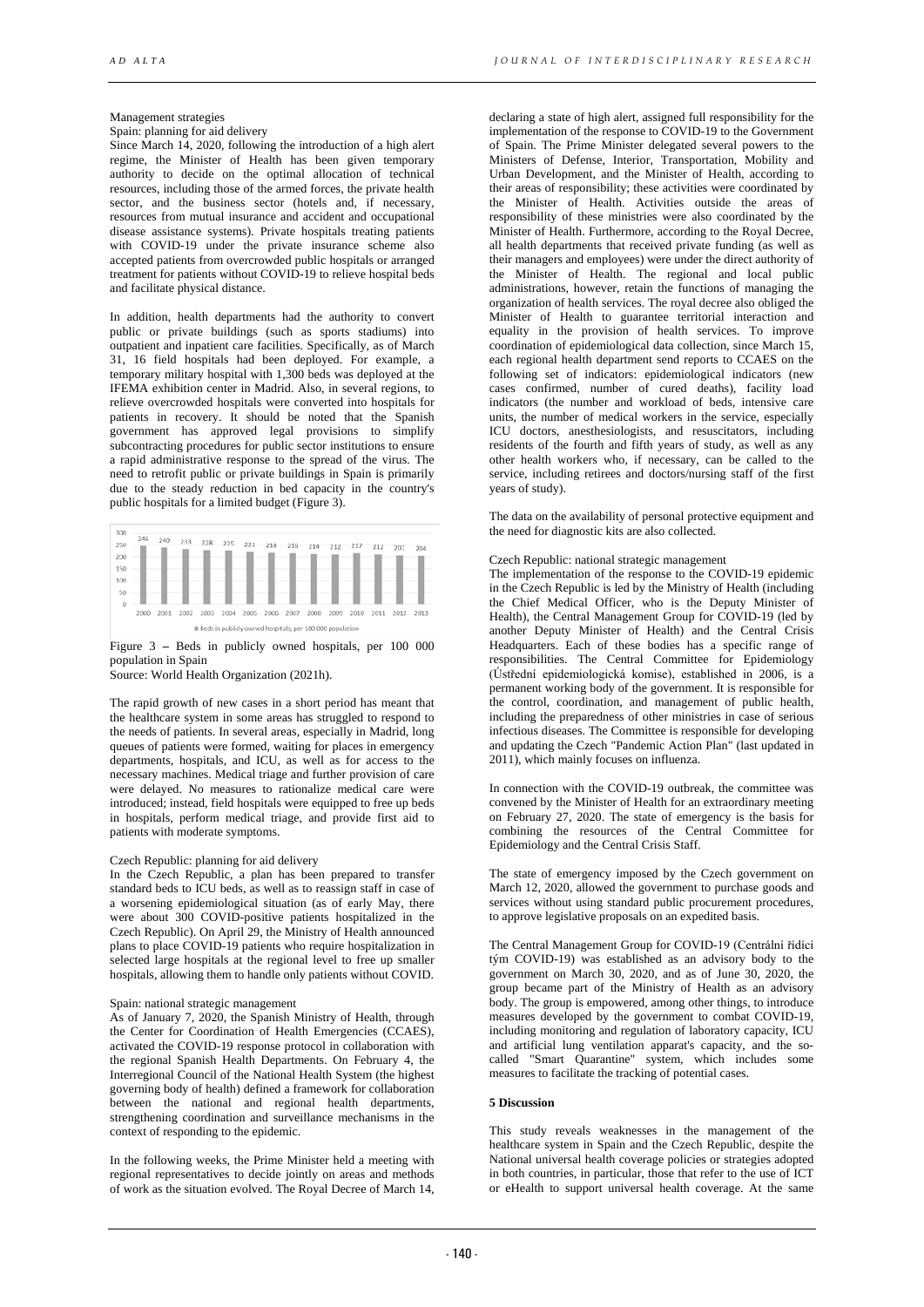time, in both countries, no National eHealth policy or strategy exists. In comparison, in Germany and Italy, both financing and digitalization of health have been intensified with the adoption of a National eHealth policy or strategy exists (World Health Organization, 2021f). In particular, Germany during the pandemic saw an increase in tele- and video consultations, the lifting of restrictions on telemedicine, the launch of the virtual hospital, and the launch of the "CovApp" online resource for patient assessment (a new online telemedicine tool to help patients assess symptoms and address COVID-19 issues). With the pandemic in Germany, the level of digitalization of healthcare management has increased. The German government has approved a draft "Hospital Futures Act" to develop the digital infrastructure of hospitals over the coming years. These measures show how premeditated digitalization strategies improve the quality of health facility management in times of crisis. In Italy, during the pandemic, the technological component of governance was also strengthened. In Italy, for example, COVID-19, the technological solution for tracking health conditions in the context of prevention and treatment, providing care, and responding to other medical problems, has been introduced. Technological solutions have been implemented not only to deal with the spread of COVID-19 but also in the fields of diabetology, cardiology, oncology, neurology, and psychology. The Italian government decides to integrate Artificial Intelligence to connect research institutes and local health institutions. In Italy, digitalization has expanded services such as phone calls (20%) or video calls (29%), with the ability to exchange documentation using email or instant messaging platforms. Some of the applications are specifically designed for teleconsultation and monitoring (13%), and many Web-based platforms have enabled collaboration among healthcare market operators (38%).

The Czech Republic and Spain have achieved a high level of automation in certain areas of medicine thanks to their implemented National health information system policies or strategies: 1) Spain has introduced an electronic prescription system, hotlines, and online consultation platforms; 2) the Czech Republic has expanded the use of electronic prescriptions and other electronic tools for patient interaction (e.g., a new system of medical certificates that allow patients to start work, electronic sick leave).

Spain and the Czech Republic also have no national telehealth policy or strategy in place. For example, a similar strategy has been approved in Italy, which allowed both the expansion of funding and the digitalization of medicine during the pandemic. At the same time, public funding for eHealth programs was available in Spain, the Czech Republic.

### **6 Conclusion**

This research found a lack of practical digital changes in the health systems of Spain and the Czech Republic during the spread of the pandemic, which led to an increase in the burden on the medical staff, lack of logistical support. One of the revealed managerial problems is the reduction of hospital beds in the countries due to the lack of funding, which led to an increase in costs during the crisis for the organization and equipment of hospitals that do not specialize in infectious diseases. The weakness of healthcare system management in Spain and the Czech Republic was revealed, despite the National universal health coverage policy or strategy adopted in both countries, in particular, those referring to the use of ICT or eHealth to support universal health coverage. The lack of a National eHealth policy or strategy in both countries was found to be responsible for the low level of digitalization and the emphasis on hospital-based patient care activities. Digitalization in Spain and the Czech Republic has only been accompanied by the introduction of an electronic prescription system and the creation of hotlines and online consultation platforms. Legislative acts, which have limited the development of telemedicine, have been implemented. Thus, digitalization as a way of change and transformation is limited by the lack of strategies and funding.

### **Literature:**

1. Beaulieu, M., & Bentahar, O. (2021). Digitalization of the healthcare supply chain: A roadmap to generate benefits and<br>effectively support healthcare delivery. Technological effectively support healthcare delivery. *Technological Forecasting and Social Change*, *167*, 120717

2. Correia, T., Dussault, G., & Pontes, C. (2015). The impact of the financial crisis on human resources for health policies in three southern-Europe countries. *Health Policy*, *119*(12), 1600- 1605. Available at: https://doi.org/10.1016/j.healthpol.2015. 08.009

3. Economou, C., Kaitelidou, D., Kentikelenis, A., Maresso, A., & Sissouras, A. (2015). The impact of the crisis on the health system and health in Greece. In *Economic crisis, health systems and health in Europe: Country experience [Internet]*. European Observatory on Health Systems and Policies. Available at: https://www.euro.who.int/\_data/assets/pdf\_file/0007/266380 /The-impact-of-the-financial-crisis-on-the-health-system-andhealth-in-Greece.pdf?ua=1

4. European Commission and WHO/Europe (WHO/Europe) (2010). Partnerships for health in the WHO European Region». Available

at: https://www.euro.who.int/\_\_data/assets/pdf\_file/0019/121645 /RC60\_rdoc12add1.pdf

5. Garmann-Johnsen, N. F., Helmersen, M., & Eikebrokk, T. R. (2020). Employee-driven digitalization in healthcare: codesigning services that deliver. *Health Policy Technology*, *9*(2), 247–254

6. Gjellebæk, C., Svensson, A., Bjørkquist, C., Fladeby, N., & Grundén, K. (2020). Management challenges for future digitalization of healthcare services. *Futures*, *124*, 102636

7. Glauner, P., Plugmann, P., & Lerzynski, G. (2021). Digitalization in Healthcare: Implementing Innovation and Artificial Intelligence

8. Health System Response Monitor. Retrieved from https://www.covid19healthsystem.org/searchandcompare.aspx

9. Hick, J. L., Hanfling, D., Wynia, M. K., & Pavia, A. T. (2020). Duty to plan: healthcare, crisis standards of care, and novel coronavirus SARS-CoV-2. NAM Perspectives

10. Kokshagina, O. (2021). Managing shifts to value-based healthcare and value digitalization as a multi-level dynamic capability development process. *Technological Forecasting and Social Change*, *172*, 121072.

11. Lapão, L. V. (2019). The future of healthcare: the impact of digitalization on healthcare services performance. In *The Internet and Health in Brazil* (pp. 435-449). Springer, Cham

12. Moro Visconti, R., & Morea, D. (2020). Healthcare digitalization and pay-for-performance incentives in smart hospital project financing. *International journal of* financing. *International journal of environmental research and public health*, *17*(7), 2318

13. Odone, A., Buttigieg, S., Ricciardi, W., Azzopardi-Muscat, N., & Staines, A. (2019). Public health digitalization in Europe: EUPHA vision, action and role in digital public health. *European journal of public health*, *29*(Supplement\_3), 28-35

14. Small Jr, W., Bacon, M. A., Bajaj, A., Chuang, L. T., Fisher, B. J., Harkenrider, M. M., ... & Gaffney, D. K. (2017). Cervical cancer: a global health crisis. *Cancer*, *123*(13), 2404-2412. Available at: https://doi.org/10.1002/cncr.30667

15. Wheeler, C., Lloyd-Evans, B., Churchard, A., Fitzgerald, C., Fullarton, K., Mosse, L., ... & Johnson, S. (2015). Implementation of the Crisis Resolution Team model in adult mental health settings: a systematic review. *BMC psychiatry*, *15*(1), 74. Available at: https://doi.org/10.1186/s12  $888 - 015 - 0441 - x$ 

16. World Bank (2021a). Domestic general government health expenditure (% of GDP). Retrieved from https://data.worl dbank.org/indicator/SH.XPD.GHED.GD.ZS

17. World Bank (2021b). Current health expenditure (% of GDP). Available at: https://data.worldbank.org/indicator/SH.X PD.CHEX.GD.ZS

18. World Bank (2021c). Domestic private health expenditure (% of current health expenditure). Available at: https://data.wo rldbank.org/indicator/SH.XPD.PVTD.CH.ZS?view=chart

19. World Health Organization (2021a). National policies aligned with Health 2020. Available at: https://gateway.euro